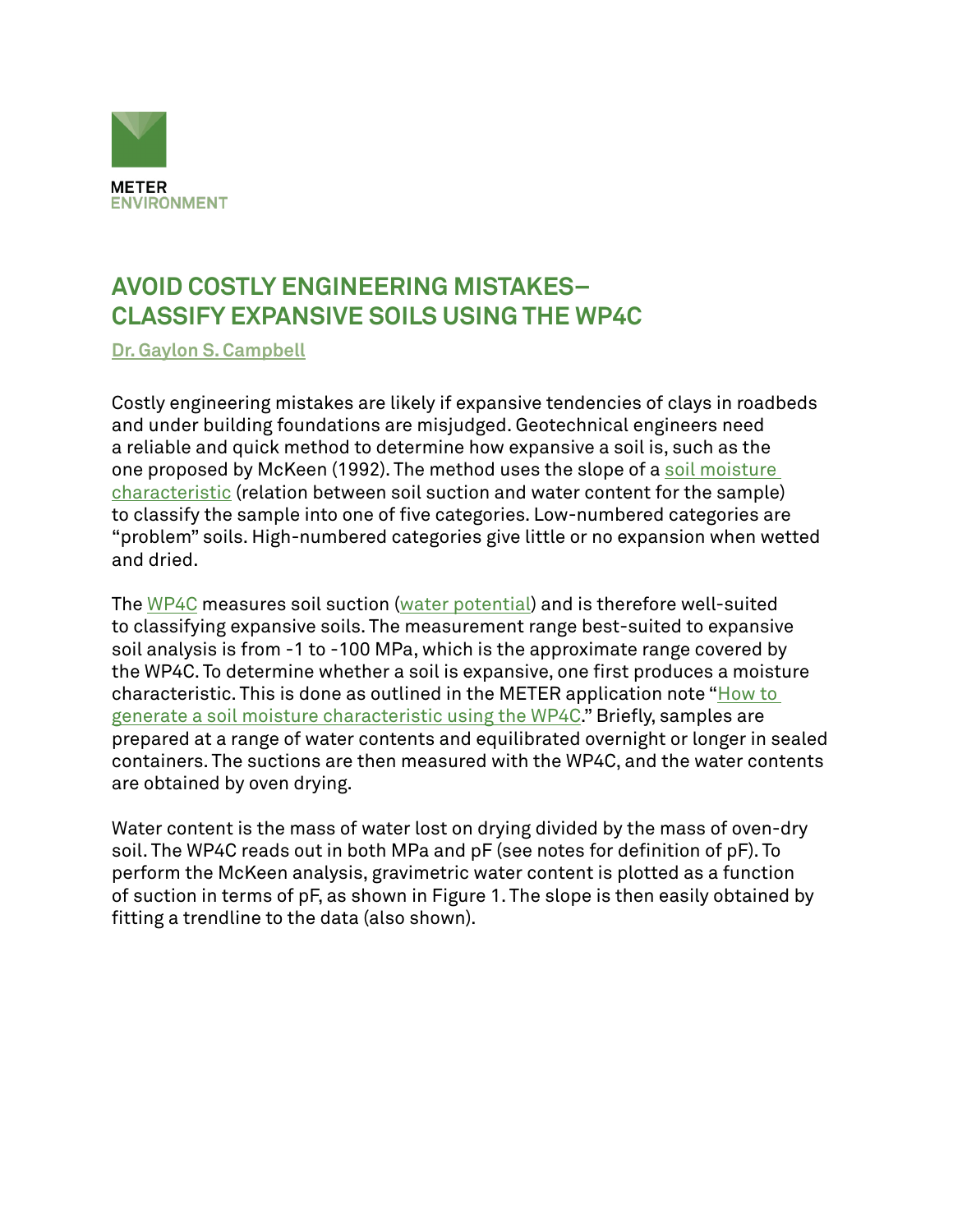

Figure 1. Table 1 gives the McKeen classification scheme. The second column shows the slope range for each group. For the three soils in the figure, the Missouri and New Mexico samples fall in class V, which are non-expansive. The Texas sample is class IV, which is a low expansion.

## **NOTES**

- 1. pF is defined as the base 10 logarithm of the suction expressed in cm of water. To convert between MPa and pF, first convert MPa to cm of water. The conversion factor is 10200 cm/MPa. Ignore the negative sign since we can't take the logarithm of a negative number. Now take the base 10 logarithm to get pF. A water potential of -1.0 MPa corresponds to pF 4.01.
- 2. Air-dry soil is soil that has come to moisture equilibrium with the atmosphere. The water content and water potential of air-dry soil depends on the soil and the humidity of the atmosphere. When starting with a sample of moist or wet soil, soil sufficiently dry for the quick test can be obtained with moist or even wet samples. Simply by place 1 to 2 mm of sample in a WP4C sample cup, and expose it to the atmosphere for a few hours. You're ready to perform the experiment when the soil looks dry.